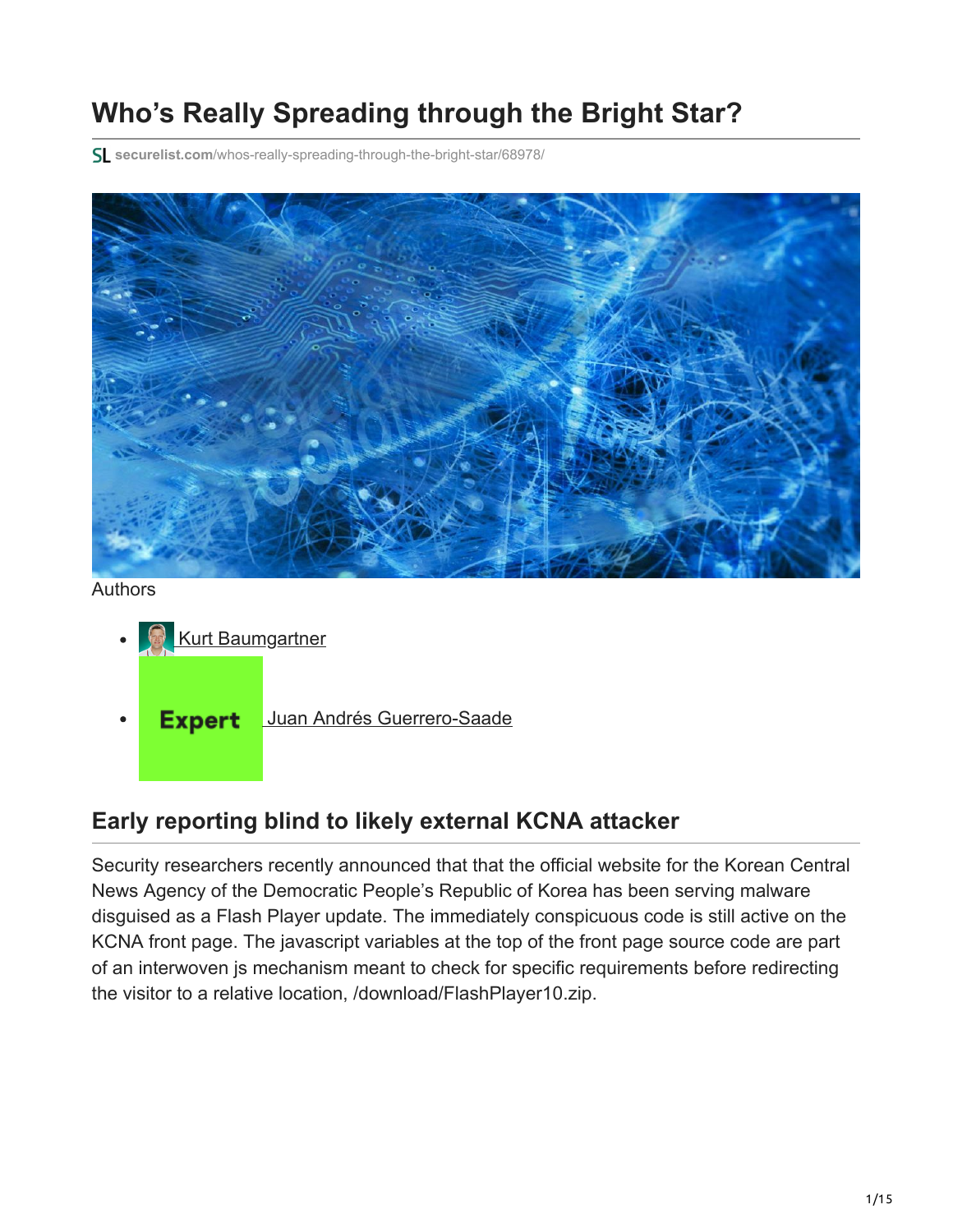

The malware delivery site has been live, although response to connection attempts is intermittent at best. The zip file contains two executables with the common Flash installer names.This malware has been around since the end of 2012.

> Install Flash Player 10 ActiveX.exe Install Flash Player 10 Plugin.exe

What appears to be rushed attribution and pretty faux-intelligence diagrams proposes the standard hypothesis that the malware was placed there by the site's developers in an attempt to infect the endpoints of those outsiders interested in the goings-on of the DPRK. This may not be the case, because incidents are usually more complex than they seem. And clearly, this is a significant piece of the puzzle – there was human involvement in adding this web page filtering. It is not a part of the viral routines in its handful of components. Instead, the malware's trigger, system requirements, and technical and operational similarities with the more recent [DarkHotel campaigns](http://securelist.com/blog/research/66779/the-darkhotel-apt/) point in the direction of an external actor, possibly looking to keep tabs on the geographically dispersed DPRK internet-enabled elite.

The larger spread of victims include telecommunications network engineering staff, wealth management and trading staff, a pharmaceutical's electrical engineering staff, distributed software development teams, business management and related school faculty and IT, and many, many more.

#### **Website Attack and Geographic Spread**



One of the most notable characteristics is that the malware isn't being delivered to every site visitor. The delivery trigger is contingent on the absence of the legitimate Flash Player 10 or newer being present on the target's Windows system. If a user attempts to view the videos or picture slideshows linked on the bottom right pane of the front page, the user is presented with a gif in place of the desired content indicating that flash player is required. Naturally, clicking on the gif will redirect to the malicious zip file. It's also interesting that this malware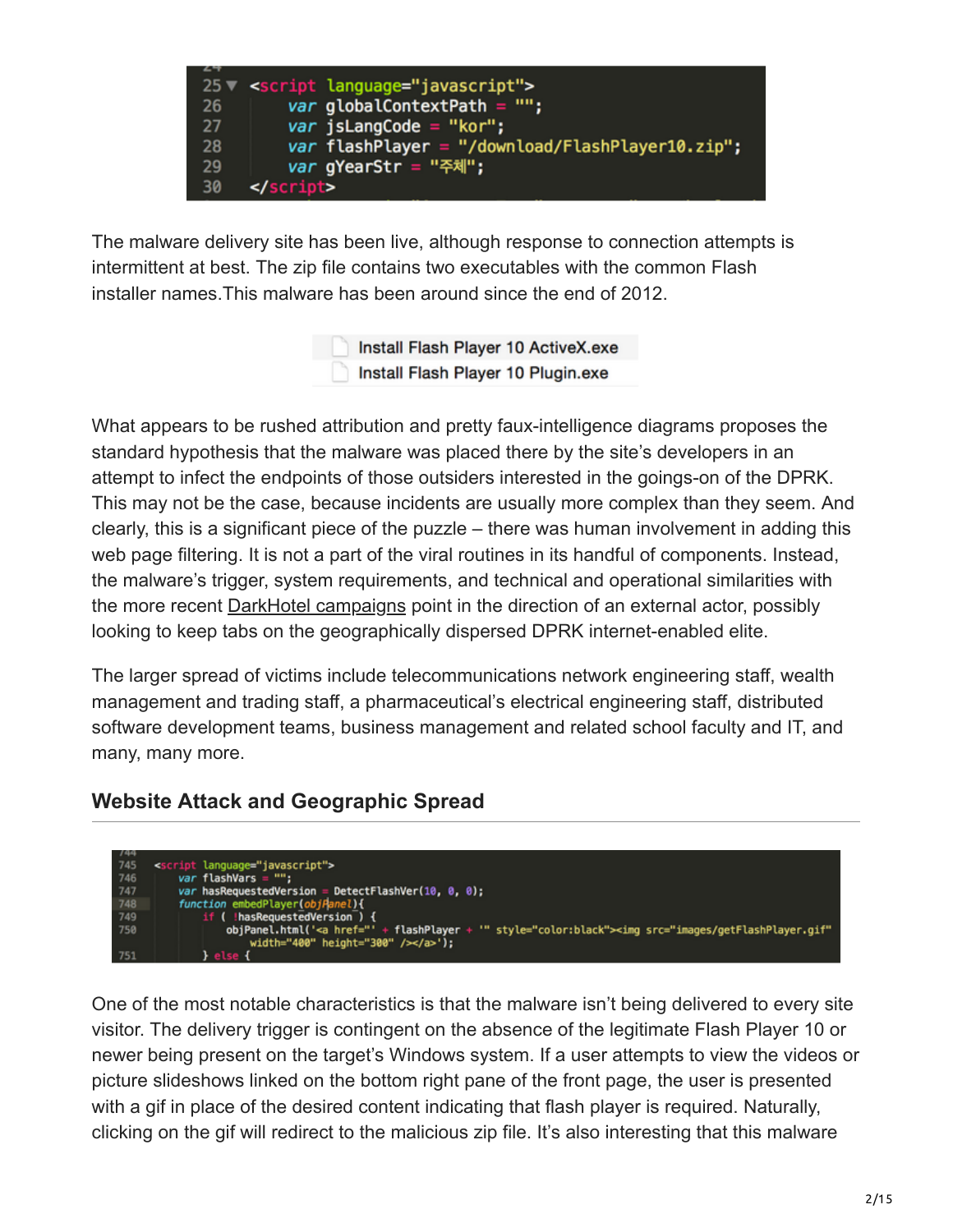has no Linux or OS X variant, deliverables are exclusively Windows executables. It's also interesting that the malware components were first detected in Nov of 2012, two months prior to the first known appearance of the Flashplayer bundle on the kcna.kp website. While we don't know definitively the exact origin of these infections, at this point, we suspect it was in fact the kcna website. There are no other known sources.



KSN data also includes few select cases where Firefox users were served up the malware while visiting a page known for cross-site scripting, described in the following section "Potential XSS-Enabled Watering Hole". Basically, the timing and resource location of this vulnerability presents the definite possibility of an external actor's intrusion.

The delivery of a zip file dependent on user interaction and self-infection initially implies a fairly low level of attack sophistication, but let's go farther than the social engineering elements of the attack and consider the victim profiling too. From this web site in particular, the attackers are initially targeting users with not only a low-level of technical expertise and general knowledge, but also tragically outdated Windows systems. Flash Player version 10 was released on October 2008, and newer browsers like Google Chrome include a more recent flash plug-in out of the box. These attacks took place in the third quarter of 2012 at the earliest.

Most likely, the intended victims are known to use outdated systems that fit these specifications. This is the case in North Korea, where Global Stats places nearly half of desktop computers systems still running Windows XP. In comparison, South Korea has a steady Windows 7 adoption rate of nearly 80% over the past year.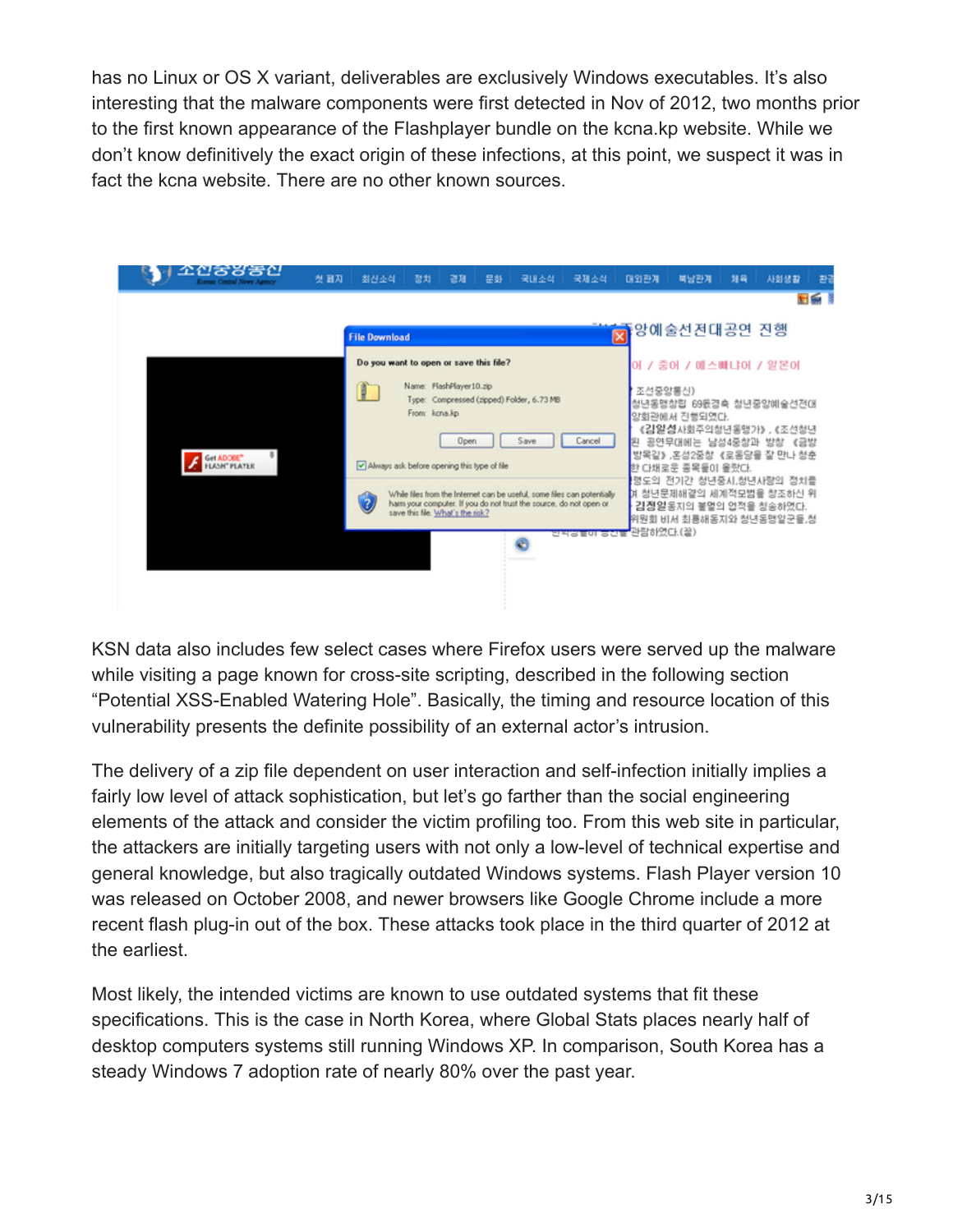So what is the actual geographic spread of the malware? Well, the two main associated components mscaps.exe and wtime32.dll were detected on systems mostly in China, followed by South Korea, and Russia. We can infer that these systems were infected at some point and were victim systems of the kcna.kp spread malware:

| China                                  | 450 |
|----------------------------------------|-----|
| Korea, Republic of                     | 43  |
| Russian Federation                     | 25  |
| Malaysia                               | 20  |
| Italy                                  | 11  |
| India                                  | 10  |
| Korea, Democratic People's Republic of | 7   |
| Germany                                | 7   |
| Hong Kong                              | 6   |
| Iran, Islamic Republic of              | 4   |

However, reading into the geolocation of the top hits is not as straightforward as it may seem. Reports suggest that NK elites have access to various internet providers that may geolocate their ip in [Chinese, Russian, and Hong Kong IP ranges](http://www.vox.com/2014/12/22/7435625/north-korea-internet).

## **Potential XSS-Enabled Watering Hole**

Given the recent branding of NK threat actor as the culprit of the Sony hack, original reporting has had no difficulty accepting the idea that this is an attack perpetrated from within the DPRK in order to keep track of those people interested in the official state media. Let's examine the difficulties in arriving at that conclusion.

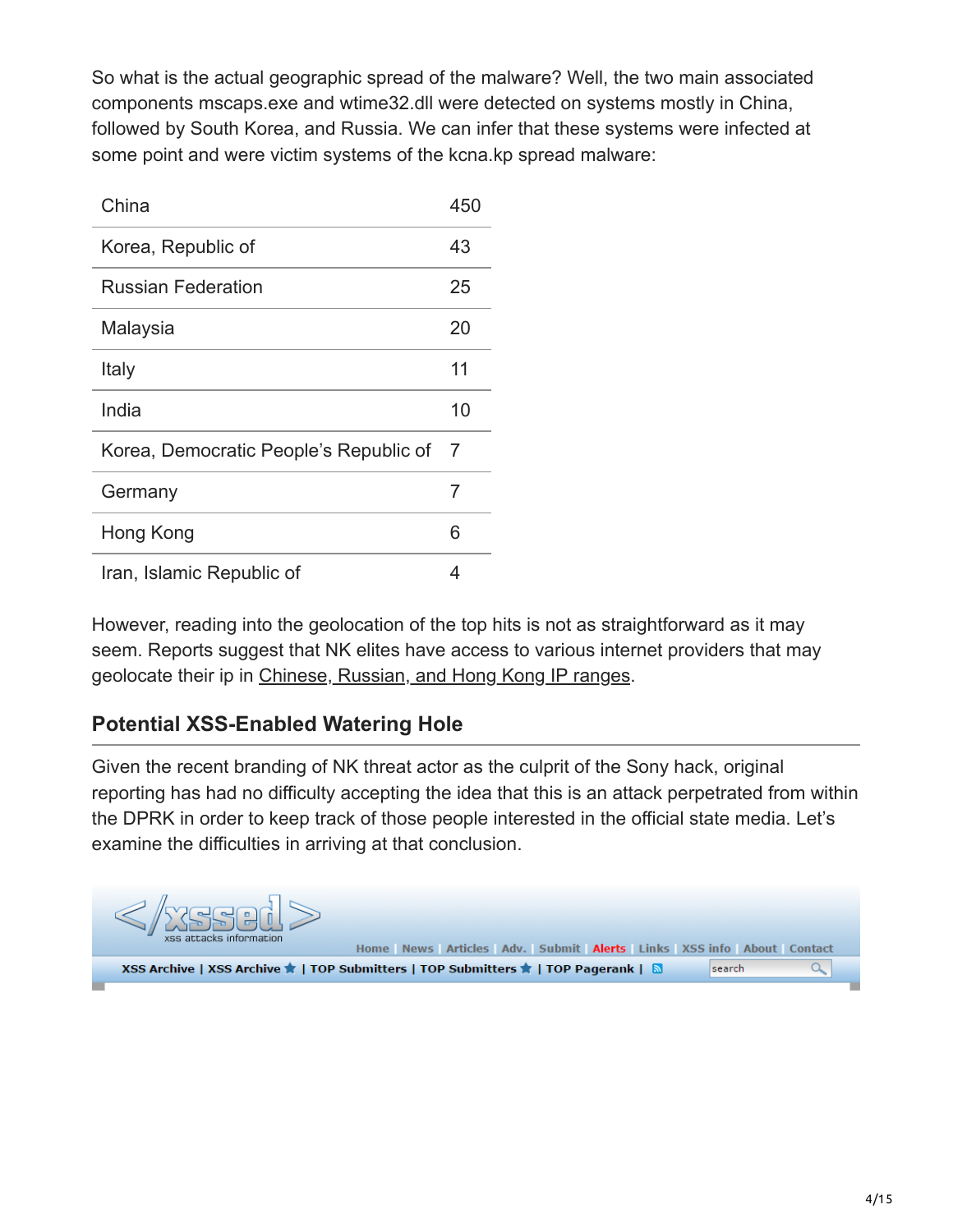|                                                                                                                                                                                                                                                                                                                                                                                                                                                                                            | Security researcher Hexspirit, has submitted on 14/04/2013 a cross-site-scripting (XSS) vulnerability affecting<br>www.kcna.kp, which at the time of submission ranked 113539 on the web according to Alexa.<br>We manually validated and published a mirror of this vulnerability on 14/04/2013. It is currently unfixed.<br>If you believe that this security issue has been corrected, please send us an e-mail. |                        |                          |
|--------------------------------------------------------------------------------------------------------------------------------------------------------------------------------------------------------------------------------------------------------------------------------------------------------------------------------------------------------------------------------------------------------------------------------------------------------------------------------------------|---------------------------------------------------------------------------------------------------------------------------------------------------------------------------------------------------------------------------------------------------------------------------------------------------------------------------------------------------------------------------------------------------------------------|------------------------|--------------------------|
| Date submitted: 14/04/2013                                                                                                                                                                                                                                                                                                                                                                                                                                                                 | Date published: 14/04/2013                                                                                                                                                                                                                                                                                                                                                                                          | <b>Fixed? Mail us!</b> | Status: $\times$ UNFIXED |
| <b>Author: Hexspirit</b>                                                                                                                                                                                                                                                                                                                                                                                                                                                                   | Domain: www.kcna.kp                                                                                                                                                                                                                                                                                                                                                                                                 | Category: XSS          | <b>Pagerank: 113539</b>  |
| URL: http://www.kcna.kp/kcna.user.home.photo.retrievePhotoList.kcmsf?article_code=&article_type_list=&new<br>s type code=&show what=&mediaCode=\'") <script>document.body.innerHTML = "<h1>Please Stop<br>The Nuclear War Threats   Hi From Greece!</h1><iframe/src=http://www.youtube.com/embed/VJNBfBr-OGU<br>width=<math>1600</math> height=<math>800</math><br>allowfullscreen>";</script> ;('&features_lang=1&exploit_lang=--C/script%3E%3b%28%27&features_lang=1&e<br>xploit lang=-- |                                                                                                                                                                                                                                                                                                                                                                                                                     |                        |                          |
| Click here to view the mirror                                                                                                                                                                                                                                                                                                                                                                                                                                                              |                                                                                                                                                                                                                                                                                                                                                                                                                     |                        |                          |

First, the site itself was vulnerable to XSS in the early 2013 time frame, when the Flashplayer installer bundle first appeared on the site. The site's vulnerability is recorded here by ["Hexspirit" on XSSed in April 2013. As a matter of fact, the first pages we are aware](http://www.xssed.com/mirror/79926/) of that referred to the flashplayer bundle on kcna.kp by the exact same XSS-vulnerable page were seen in Jan 2013:

hxxp://www.kcna.kp/kcna.user.home.photo.retrievePhotoList.kcmsf;jsessionid=xxx

So, the flashplayer bundle may have been delivered by any APT actor and not simply the site's governmental sponsor. Coupling that possibility with the Darkhotel APT's penchant for delivering Flashplayer installers from compromised resources, this scenario holds weight. Also, the strong possibility that the site's developers unknowingly maintained infected machines is present.

The operational angle of placing malware on the state's official news site is dependent on who is most likely to view this site or directed to it and be interested in its content – to the point of arriving at the download trigger deep in the media section. Sure, we can consider that key elements in the international community, like dissidents, think tanks, and foreign institutions are likely to keep an eye on NK state news but their systems are unlikely to fit the Flash player requirements for the infection. We also have seen forums maintaining emotionally charged discussions containing links to photo images redirecting to the Flash installer malware. Perhaps forum participants were targeted actively in this way as well. So this watering hole attack may be focused inward, intentionally targeting the geographicallyspread North Korean internet-enabled elite and other interested readers by an external threat actor.

#### **Malware Similarities to Darkhotel APT Toolset**

The original finding includes a preliminary analysis of the quirky inner workings of the malware dropper, delving into the two executables masquerading as Flash Player 10 updates. Let's go a step further and discuss the following similarities between the viral code hosted on kcna.kp and the previously documented Darkhotel malware in the following categories: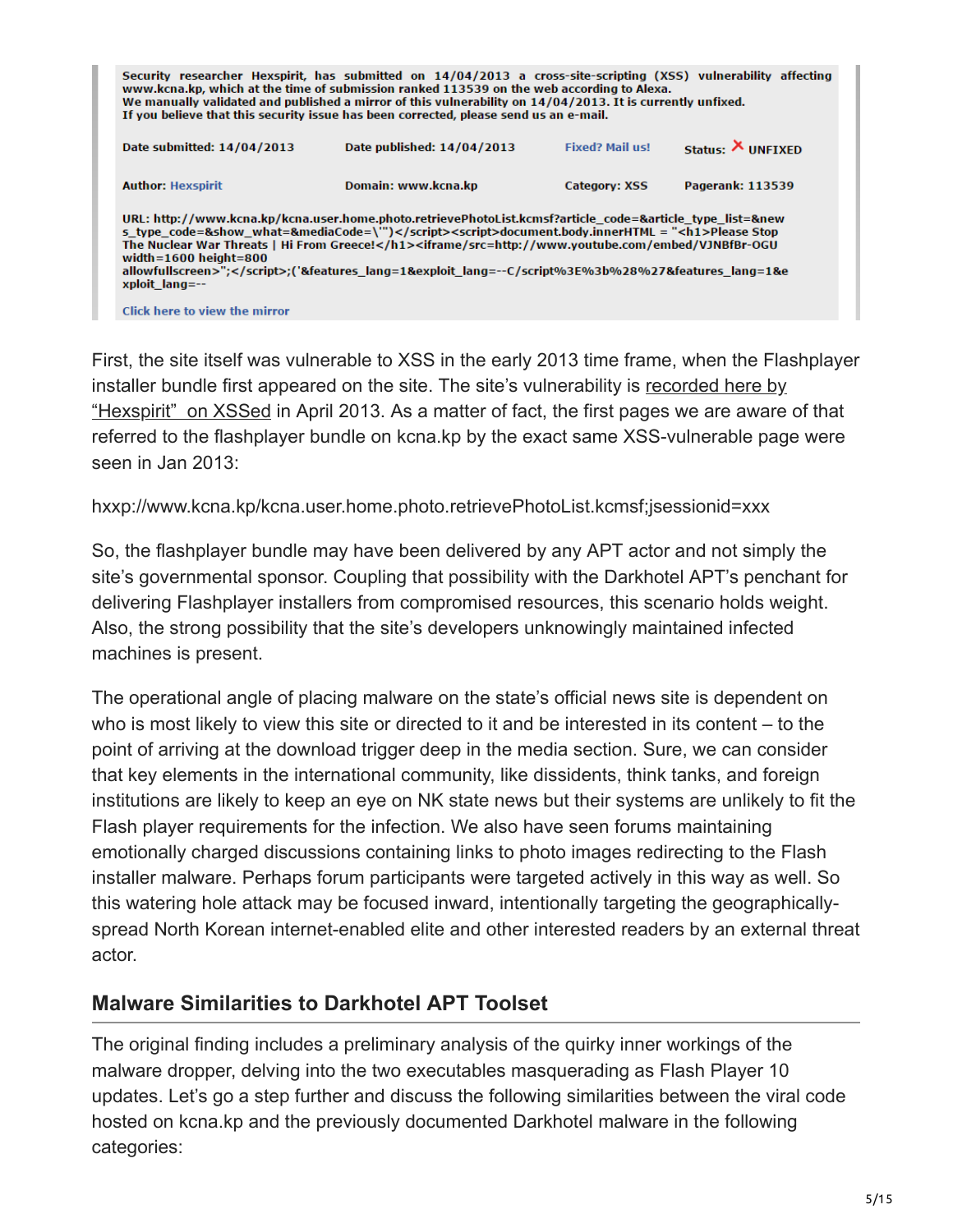- Social engineering
- Distribution
- Data collection
- Network configuration and simple obfuscation
- Infection and injection behavior
- Timestamps and timelines

A referent for these malware similarities can be found in descriptions of the malware distributed during [the DarkHotel campaigns](http://securelist.com/blog/research/66779/the-darkhotel-apt/). Comparisons follow.

## **Social engineering**

The most blatant and obvious similarity between these campaigns is the approach of delivering spoofed FlashPlayer installers bound with backdoors from compromised server resources. This is the first page out of the Darkhotel playbook and one of its most distinct qualities now replicated in the KCNA attack. The benefits of this approach are significant, especially when considering that the malware in the case of KCNA is not digitally signed and requires express user interaction for execution.

#### **Data Collection**

On a technical level, it's interesting to recall the Darkhotel information stealer from 2012. Its purpose is to collect identifying data points from victim systems. The data points of interest to the DH information stealer are very similar to that of its KCNA equivalent (shown below):

| DarkHotel InfoStealer                | <b>KCNA InfoStealer</b>              |
|--------------------------------------|--------------------------------------|
|                                      | Time of infection                    |
| Hostname                             | Hostname                             |
| Local user name                      | Local user name                      |
| <b>CPU Name and Identifier</b>       |                                      |
| Windows OS and Service Pack versions | Windows OS and Service Pack versions |
| Network adapter MAC address          | Network adapter MAC address          |
| <b>IP</b> address                    | <b>IP</b> address                    |
| System default codepage              | System default codepage              |

Coincidentally, the KCNA dropper collects much the same identifying data points from victim systems. The Darkhotel item missing from this list is the 'CPU Name and Identifier', supplanted by 'time of infection'.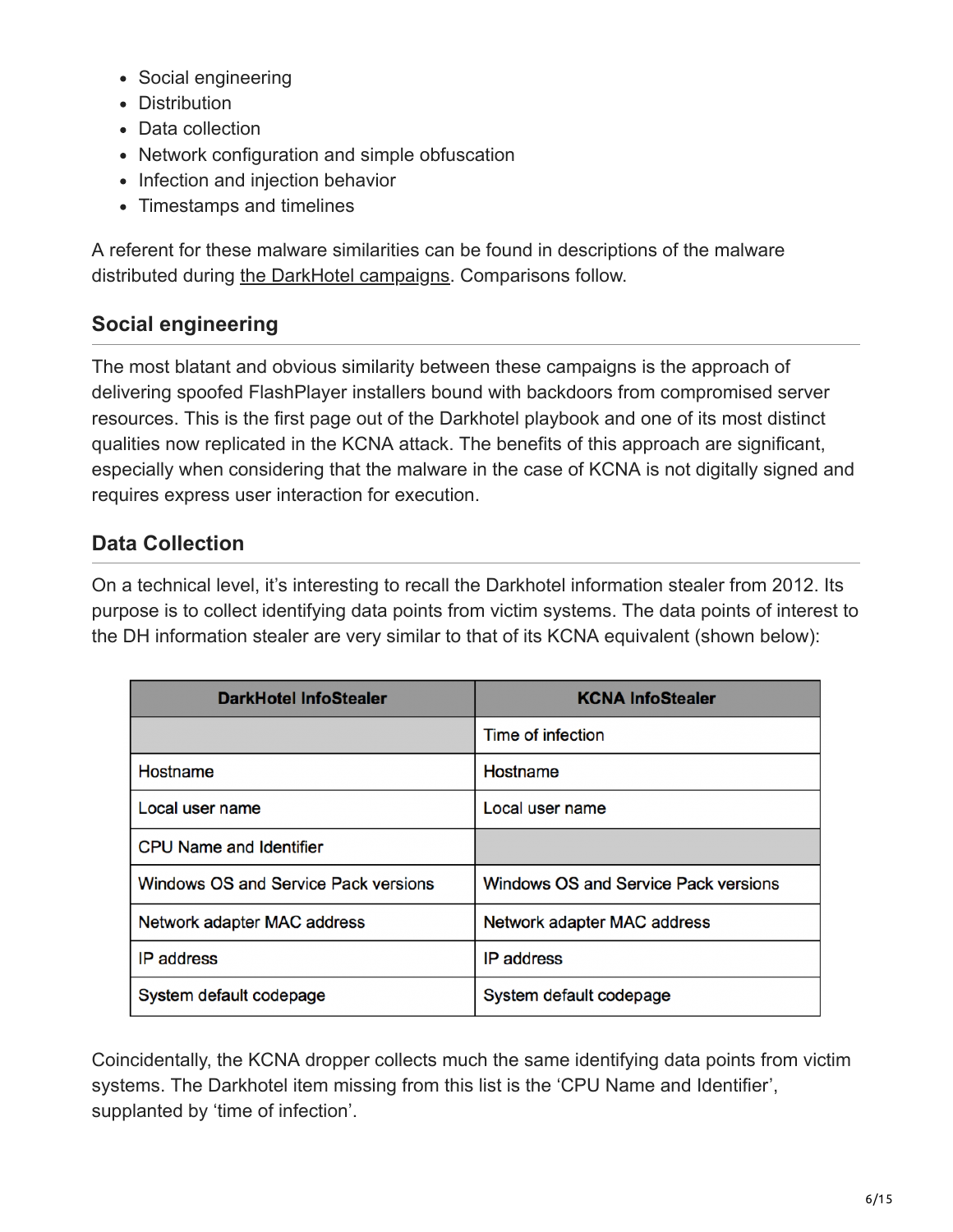The **Darkhotel stealer** maintained the stolen data in a specific **internal format** of **labelcolon-value** as follows:

> Sys@User: MYCOMPUTER@MyUser (0850) C P U : Intel(R) Core(TM) i3-1667U CPU @ 1600GHz System OS: Microsoft Windows XP (Service Pack 3) Net card: 192.168.0.2 (133773311337)

The **KCNA stealer** maintained the stolen data in the following **internal format**, very similar to the Darkhotel format (**label-colon-value**):

Time(UTC): 2015/02/25 05:20:59 ComputerName: MYCOMPUTER **UserName: MyUser** OS: Microsoft Windows XP Professional Service Pack 3 (build 2600) (language:0x409) Adapter: {A07BB90C-6AA3-4F56-B86B-A0BBF21CAE87} -> MAC: 08-10-27-FA-C4-25 -> IP: 192.168.0.2/255.255.0.0 (DHCP) Network: Closed (LAN RAS) TTL: 65521 (initial:65535)

#### **Network configuration and simple obfuscation**

This package's network callback includes several unusual Fully Qualified Domain Names (FQDNs). This network configuration is specifically hardcoded within wtime32.dll:

a.gwas.perl.sh a-gwas-01.dyndns.org a-gwas-01.slyip.net

It's interesting that the malware is configured with three connectback command & control servers, just like the network configuration of tens of the Darkhotel backdoors. Also, a very simple routine locates these strings within the wtime32.dll component's .data section and decodes them as global variables. Those strings are obfuscated within the binary with a simple XOR 0x12 loop. The later Darkhotel samples maintain a somewhat more complicated approach, but not by much. Here are strangely obfuscated strings:

Software\Microsoft\Active Setup\Installed Components {ef2b00e3-19da-4e78-b118-6b6451b719f2} {a96adc11-e20e-4e21-bfac-3e483c40906e} Software\Microsoft\Windows\CurrentVersion\Run **JREUpdate** mscaps.exe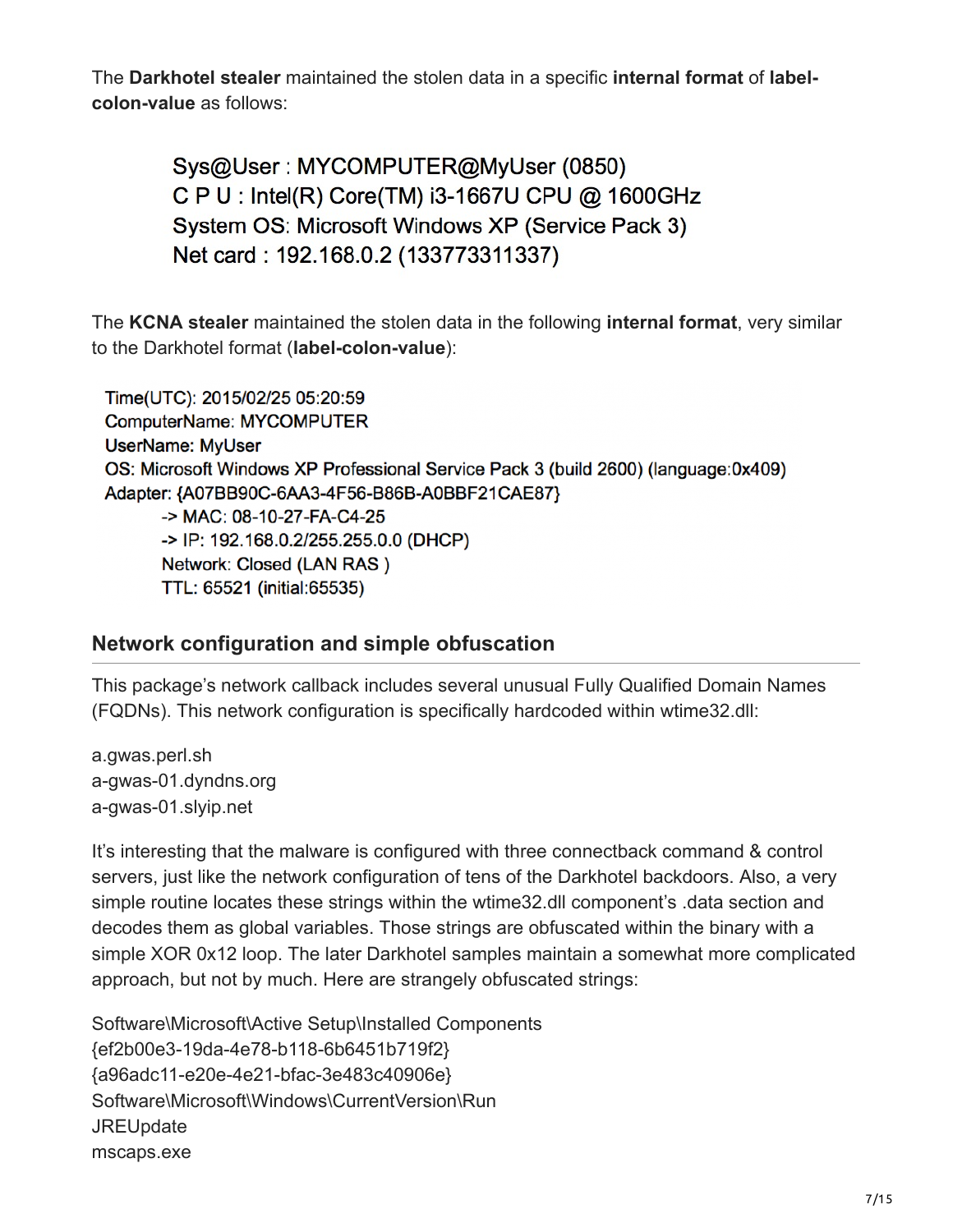| a.gwas.perl.sh                    |  |
|-----------------------------------|--|
| a-gwas-01.slyip.net               |  |
| a-gwas-01.dyndns.org              |  |
| update.microsoft.com              |  |
| 20                                |  |
| %SystemRoot%\system32             |  |
| %APPDATA%\Microsoft\Protect\SETUP |  |
| %SystemRoot%\system32\gdi32.dll   |  |
|                                   |  |

## **Targeting Specificity**

The Darkhotel actor is unusual in the varying degrees of specificity it uses to spread its malware: "This APT precisely drives its campaigns by spear-phishing targets with highly advanced Flash zero-day exploits that effectively evade the latest Windows and Adobe defenses, and yet they also imprecisely spread among large numbers of vague targets with peer-to-peer spreading tactics."

In other words, the group is surprisingly open to their worms spreading indiscriminately across entire countries, hitting tens of thousands of systems. This is also the case in the KCNA campaign wherein malware is positioned in a way meant to attract a specific target audience with uncommon system requirements and yet the malware itself is designed to spread indiscriminately (via a mechanism described below).

#### **Infection and Injection Behaviors**

Much like the Darkhotel toolset, the KCNA malware includes viral code. The routine is maintained in the fil.dll code. After sleeping for a couple of minute intervals, the code repeatedly looks through attached network drives for executables to infect. It infects these files with its explorer shellcode and the @AE1.tmp dropper itself. It's a strange infection strategy – notably, the shellcode blob does not transfer control back into the original file.

The injection behavior is both intricate and indiscriminate as the malware not only infects executables on network shares but also locally. As an example, the size of an infected Skype installer on a network drive increased in size from its original 1,513 kb to 3,221 kb.

|                | Infected               |        |
|----------------|------------------------|--------|
| SkypeSetup.exe | Yesterday, 7:03 PM     | 3.3 MB |
|                | Original               |        |
| SkypeSetup.exe | Feb 24, 2015, 10:12 PM | 1.5 MB |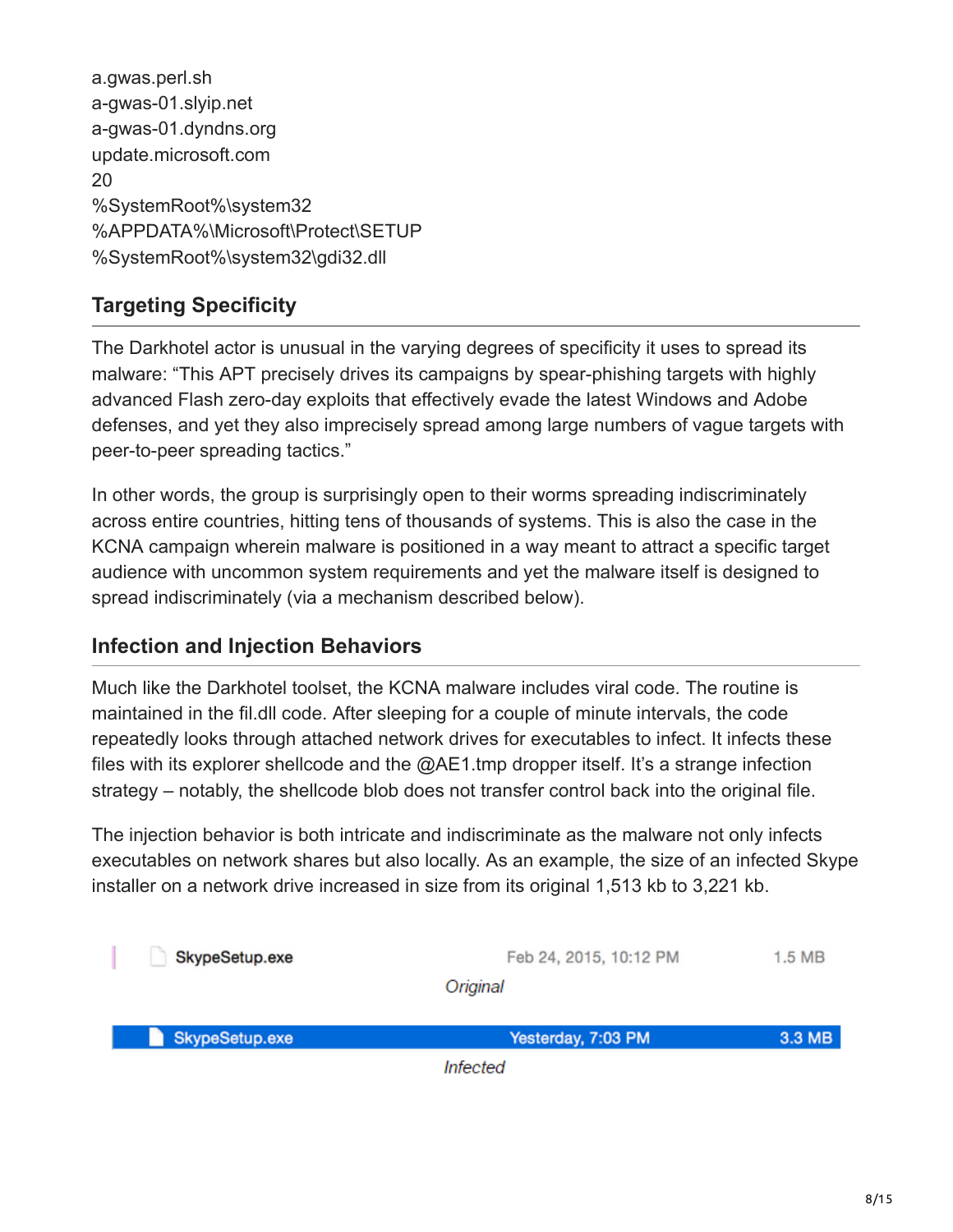Great strides, however inelegant, were taken in adding to the malware's injection capabilities beyond simple executables. For this purpose, the malware drops a copy of command-line WinRar version 4.1.0 (released January 2012) in

%USERS%\AppData\Roaming\Microsoft\Identities\\Rar.exe. This Winrar software is used in order to access ZIP, RAR, ISO, and 7Z files in search of any executable contents to infect. Archives in the aforementioned formats containing executables are infected and then repackaged under their original filenames but with their new executable contents under the Daws.awfy scheme.

All resultant infected files are detected by our products as *Trojan-Dropper.Win32.Daws.awfy*. Several networks were affected by this viral code, and almost one thousand unique md5s representing related infected files across various systems were recorded as "Trojan-Dropper.Win32.Daws.awfy".

## **Viral Victimology**

Given the malware's viral propagation capabilities, we can distinguish the infection spread data above, which relates directly to the Flashplayer hosted on KCNA, from the malware's viral spread through network shares and removable drives. While each count in this list represents a unique organization or system that detected a set of KCNA-viral infected files on their drives, the total infected file detection count is almost 20,000 files. Focusing on the Daws.awfy spread, we get a different picture of the malware's reach:

| <b>Country</b>                            | <b>Systems and organzations</b><br>encountering infected files |
|-------------------------------------------|----------------------------------------------------------------|
| China                                     | 481                                                            |
| Malaysia                                  | 51                                                             |
| <b>Russia</b>                             | 47                                                             |
| Korea, Republic of                        | 34                                                             |
| Taiwan                                    | 14                                                             |
| Senegal                                   | 14                                                             |
| Korea, Democratic People's<br>Republic of | $11*$                                                          |
| India                                     | 9                                                              |
| Mexico                                    | 9                                                              |
| Qatar                                     | 9                                                              |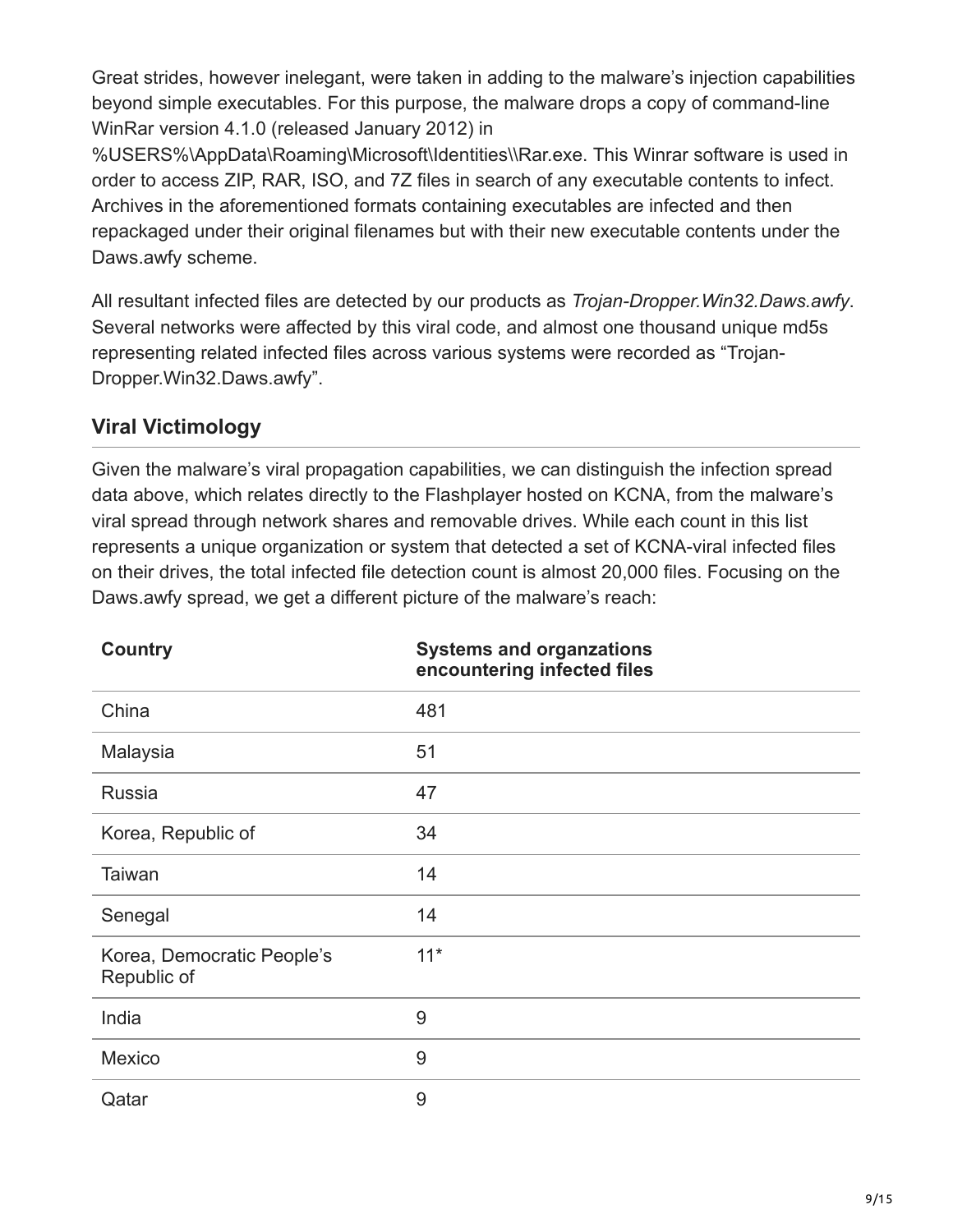It's important to note the different conditions that apply to North Korea. First of all, the limited IP space means that multiple unique systems share IP addresses –in the case of DPRK victims above, the number is based on unique systems instead of unique IP addresses. Next, we attribute the relatively low number of network-based infections to the restrictive policies that keep many users from connecting to the larger Internet from KP ip ranges in the first place. A network- and usb-based viral infector is a great tool for a malicious actor to use the few front-facing systems in order to infect computers on an isolated intranet, like the one connecting most machines inside NK. However, that very isolation makes it impossible to precisely quantify the malware's success inside that intranet at this time.

#### **Timestamps and timelines**

KCNA malware dropper compilation timestamp: Tue, 13 Mar 2012 02:24:49 GMT. Darkhotel information stealer compilation timestamp: Mon, 30 Apr 2012 00:25:59 GMT.

Also interesting is that mostly all of the additional KCNA malware related components were compiled in mid-March 2012.

The first Darkhotel APT spoofed flashplayer installer incidents recorded in our KSN data began in 2012 and peaked in 2013. This KCNA incident would fall in the peak timeframe for this type of offensive activity for Darkhotel.

#### **Noteworthy Components**

In addition to the legitimate flash player upgrade that this archive maintains, the backdoor components that it drops to disk and executes seem to be clustered as Windows Live components (i.e.: Defender, IM Messenger). The two most interesting dropped files are the following:

78d3c8705f8baf7d34e6a6737d1cfa18,c:\windows\system32\mscaps.exe 978888892a1ed13e94d2fcb832a2a6b5,c:\windows\system32\wtime32.dll

The **mscaps.exe** component's reboot persistence setting is added to the registry here: HKLM\SOFTWARE\Microsoft\Active Setup\Installed Components\{a96adc11-e20e-4e21-bfac-3e483c40906e}, where its stubpath is set to

'"C:\WINDOWS\system32\mscaps.exe" /s /n /i:U shell32.dll'. This setting ensures that every time the explorer.exe shell is started or restarted on the system, this executable injects its code.

Other analyses of this malware failed to mention the presence of Madshi's madCodeHook. It is a legitimate commercial DLL injection and api hooking framework, in this case used to inject the **att.dll** spyware component specifically into the following communications applications:

• Internet Explorer – iexplore.exe, ieuser.exe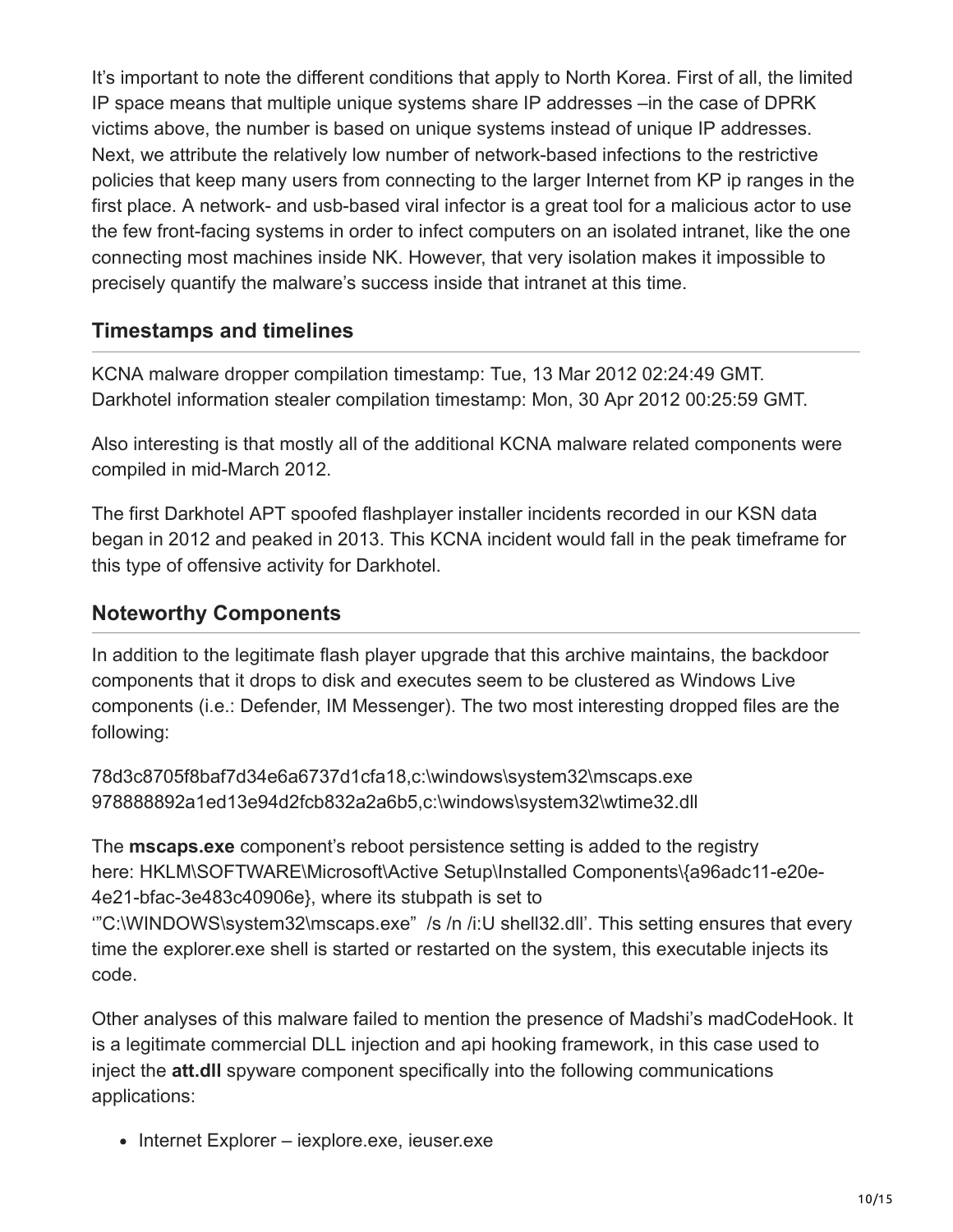- Mozilla Firefox, firefox.exe
- Google Chrome, chrome.exe
- Microsoft Outlook Express, msimn.exe
- Microsoft Outlook, outlook.exe
- Windows Mail, winmail.exe
- Windows Live Mail, wlmail.exe
- MSN Messenger, msnmsgr.exe
- Yahoo! Messenger, yahoomessenger.exe
- Windows FTP Client, ftp.exe

The LoadLibraryExW hook is placed here:

| <b>ICONTUME</b><br>7C801BA3<br>7C801BA9<br>7C801BAC | <u>JALU UU</u><br>0F85 69010000<br>8D45 E0<br>50 | .<br><b>THE R</b><br>lea               | aword her ppiremb ciri edi<br>kernel32.7C801D12<br>eax, dword ptr ss:[ebp-20]                                 |
|-----------------------------------------------------|--------------------------------------------------|----------------------------------------|---------------------------------------------------------------------------------------------------------------|
| 7C801BAD<br>7C801BB0                                | 8D45 C4<br>50                                    | push<br>lea<br>push                    | eax<br>eax, dword ptr ss:[ebp-3C]<br>eax                                                                      |
| 7C801BB1<br>7C801BB4<br>7C801BB5                    | 8D45 E4<br>50<br><b>FF75 C0</b>                  | lea.<br>bush.<br>push                  | eax, dword ptr ss:[ebp-1C]<br>eax<br>dword ptr ss:[ebp-40]                                                    |
| 70801BB8                                            | E8 43E43084                                      | oall                                   | 00B10000                                                                                                      |
| 7C801BBD<br>7C801BBF<br>7C801BC2<br>ZCOB1 DC4       | 8BF0<br>8975 DØ<br>834D FC FF<br>pazn ne         | MOV<br>mov<br>or.<br><b>CONTRACTOR</b> | esi. eax<br>dword ptr ss:[ebp-30], esi<br>dword ptr ss:[ebp-4] <b>FFFFFFFF</b><br>duand etc. carlabet2001 adi |

The hook jmp listed here:

00B10000 FF25 1E00085F | jmp | near dword ptr ds:[5F08001E]

Related string parsing loop here:

| SF070F5A        | 57             | push         | edi                                    |
|-----------------|----------------|--------------|----------------------------------------|
| SF070F5B        | 52             | push         | edx                                    |
| SF070F5C        | 51             | push         | ecx                                    |
| SF070F5D        | 50             | push         | eax                                    |
| SF070FSE        | BF 0A00075F    | mou          | <b>SF07000A</b><br>edi.                |
| SF070F63        | 8B5424 10      | mov          | edx, dword ptr ss:[esp+10]             |
| SF070F67        | B9 18010000    | mou          | еск. 118                               |
| SF070F6C        | 3100           | xor          | eax. eax                               |
| SF070F6E        | F0:0FB157 01   |              | lock empache dword ptr ds:[edi+1], eds |
| SF070F73        | 74 09          | .ie -        | short 5F070F7E                         |
| SF070F75        | 83C7 ØE        | add          | edi. ØE                                |
|                 |                |              |                                        |
| SF070F78        | 3100           | xor          | eax. eax                               |
| 5F070F7A        | E2 F2<br>시     | <b>Loopd</b> | SF070F6E<br>short                      |
| SF070F7C        | EB 04          | jmp          | short 5F070F82                         |
| <b>SF070F7E</b> | 897C24 10      | mov          | dword ptr ss:[esp+10], edi             |
| SF070F82        | 58             | pop          | eax                                    |
| SF070F83        | 59             | pop          | ecx                                    |
| SF070F84        | 5A             | pop          | edx                                    |
| SF070F85        | 5F             | pop          | edi                                    |
| SF070F86        | E9<br>F533FBD0 |              | att.30024380                           |
| EFØZØFSR        | аааа           | 588          | buta nto desfasul.<br>- - -            |

Other analysis notes that **ws2\_32.dll**, or the winsock2 library, is dropped to disk and copied to mydll.dll. The reason for this is most likely to maintain stable Winsock2 hooks across Windows OS. In the past, some madCodeHooks set on Winsock2 api proved to be unstable, so these guys just include one that they know works.

This implementation throws a wrench in the works, it is certainly a dissimilarity. The madCodeHook library was not observed in Darkhotel malware.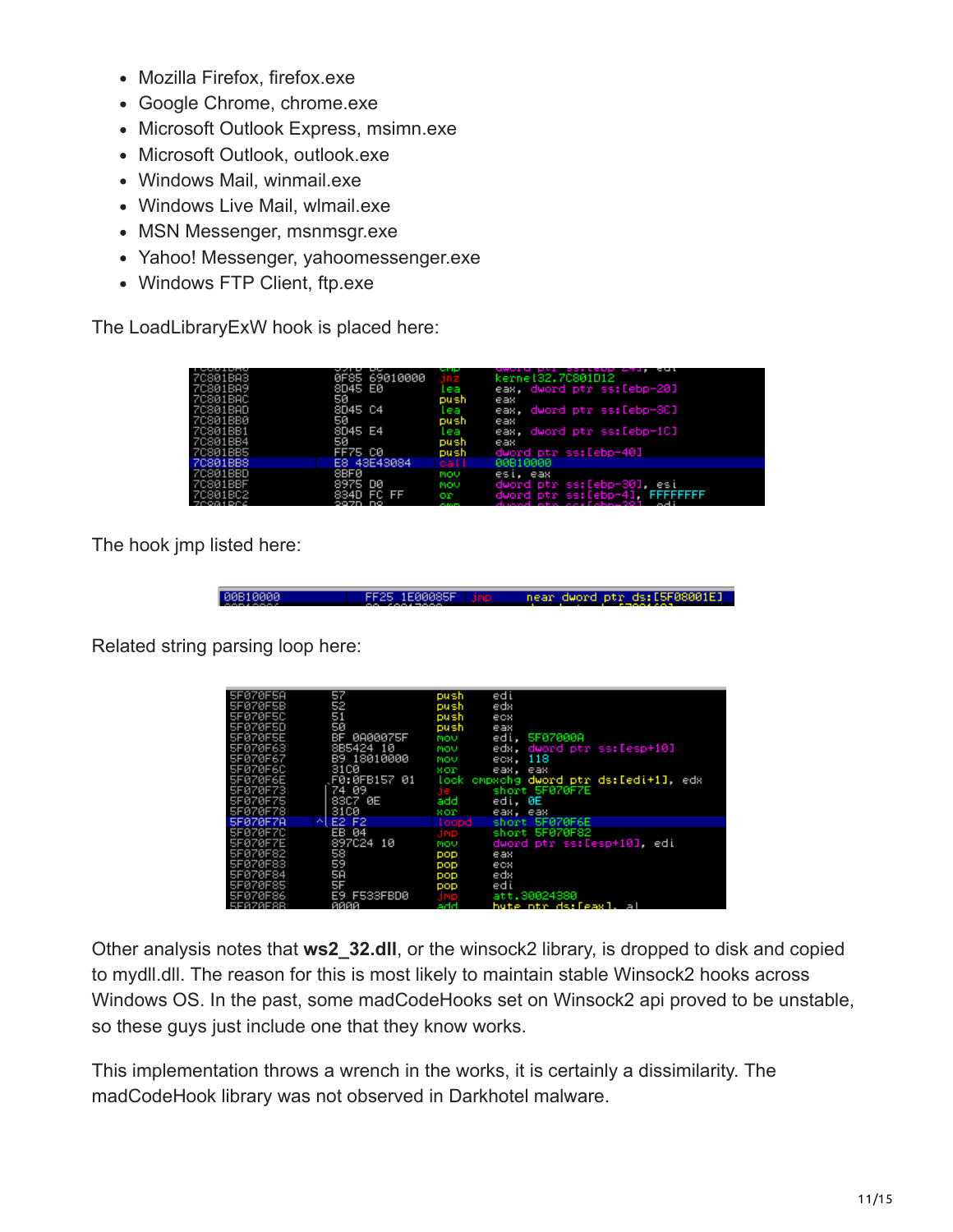The **wtime32.dll** component is dropped to disk and loaded at startup into explorer.exe. It is then injected into each of the listed "interesting" processes. It is a very interesting bot component, communicating with its three c2 domains and listening for further commands. It maintains 13 primitive interactive bot commands:

| <b>Command</b> | <b>Command Description</b>                                                                                                                                                                                                                                      |
|----------------|-----------------------------------------------------------------------------------------------------------------------------------------------------------------------------------------------------------------------------------------------------------------|
| cmd            | run provided cmd and output to file as a part of newly created and killed<br>process, i.e. "cmd /c tree > file 2>&1"                                                                                                                                            |
| inf            | collect system information - operating system version, username,<br>computername, system drive, local time, all connected drives and properties,<br>network adapter properties, disk free space, enumerate all installed<br>programs as per-user or per-machine |
| cap            | capture screenshot and send to c2                                                                                                                                                                                                                               |
| dlu            | ncomplete function                                                                                                                                                                                                                                              |
| dll            | open a process with all access, write a dll to memory and remotely create<br>thread (load a dll into a remote process)                                                                                                                                          |
| put            | receive, decrypt, and write specified file to disk                                                                                                                                                                                                              |
| got            | report status on retrieved file                                                                                                                                                                                                                                 |
| get            | collect, encrypt, and retrieve specified file                                                                                                                                                                                                                   |
| exe            | run provided executable name with WinExec                                                                                                                                                                                                                       |
| del            | record file attributes to specified c2 and delete specified file                                                                                                                                                                                                |
| dir            | record and report to c2 all files in current directory tree and their attributes:<br>filename, file size, last write time, archive or directory, hidden, system                                                                                                 |
| quit           | exit thread                                                                                                                                                                                                                                                     |
| prc            | process request                                                                                                                                                                                                                                                 |

Its functionality includes older technologies used here that we just don't see anymore. Not only does it provide for NTFS, FAT32, FAT16, and FAT filesystem I/O routines, but it implements the older FAT12 I/O routines as well. Low level Windows95 raw disk access is enabled with CreateFileA on \\.\vwin32 through the vwin32 virtual driver.

Finally, the KCNA malware does have a unique trick up its sleeve. Its dropped components' ability to scan connected drives and network shares to copy their contents and deliver a special something to further its spread. So in its own crude way, this malware could hop across usb-enabled air-gapped networks by infecting both executables and archives on usb sticks.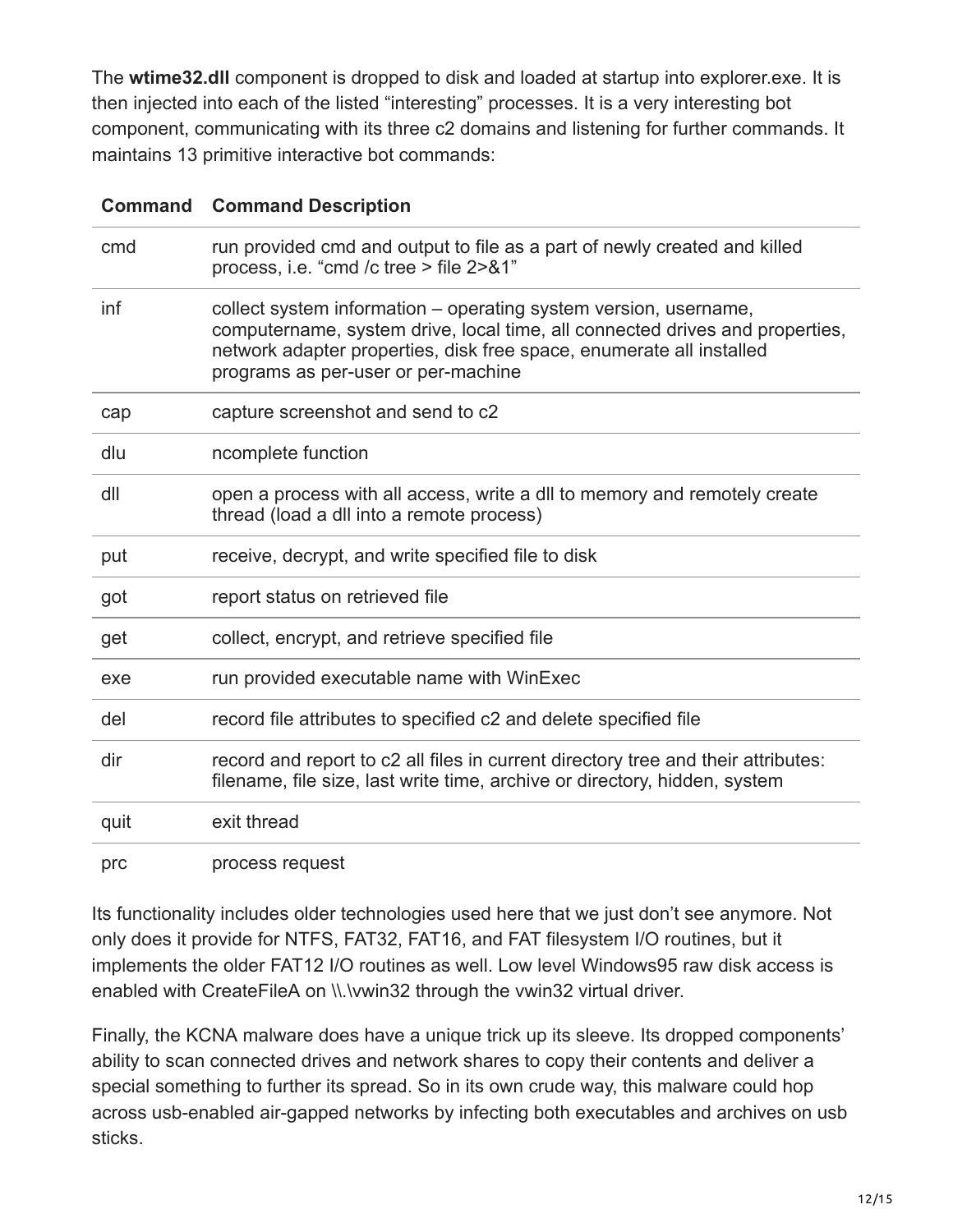### **Conclusions**

The KCNA incident and the related viral bot's spread leaves more questions than solid answers. Chalking this campaign up to DPRK operations is certainly a simplistic thing to do and unsupported here. The possibility for the spread of an internal network virus or the possibility of an XSS-enabled website compromise are both high. Some similarities with the Darkhotel toolset are present, including the network configuration, spoofing technique, as well as the format and selection of stolen data. Were these to be related campaigns, particularities of the KCNA malware show that the Darkhotel actor may still have some tricks up its sleeve.

## **Appendix**

#### **Components Dropped by the KCNA Malware**

78d3c8705f8baf7d34e6a6737d1cfa18, mscaps.exe, Tue, 12 Apr 2011 09:15:59 GMT 978888892a1ed13e94d2fcb832a2a6b5, wtime32.dll, 213kb, Trojan.Win32.Agent.hwgw, CompiledOn:Wed, 29 Feb 2012 00:50:36 GMT 2d9df706d1857434fcaa014df70d1c66, arc.dll, 1029kb, Trojan.Win32.Agent.hwgw, CompiledOn:Tue, 13 Mar 2012 02:34:00 GMT fffa05401511ad2a89283c52d0c86472, att.dll, 229KB, Trojan.Win32.Agent.hwgw, CompiledOn:Tue, 13 Mar 2012 02:24:32 GMT 1fcc5b3ed6bc76d70cfa49d051e0dff6, dis.dll, 120.kb, Trojan.Win32.Agent.hwgw, CompiledOn:Tue, 13 Mar 2012 02:24:36 GMT d0c9ada173da923efabb53d5a9b28d54, fil.dll, 126kb, UDS:DangerousObject.Multi.Generic, CompiledOn:Tue, 13 Mar 2012 02:24:41 GMT daac1781c9d22f5743ade0cb41feaebf, launch.exe, 172KB, HEUR:Trojan.Win32.Generic, CompiledOn:Tue, 13 Mar 2012 02:24:52 GMT 6a9461f260ebb2556b8ae1d0ba93858a, sha.dll, 89KB, Trojan.Win32.Agent.hwgw, CompiledOn:Tue, 13 Mar 2012 02:24:43 GMT f1c9f4a1f92588aeb82be5d2d4c2c730, usd.dll, 99KB, Trojan.Win32.Agent.hwgw, CompiledOn:Tue, 13 Mar 2012 02:24:46 GMT 59ee2ff6dbac2b6cd3e98cb0ff581bdb, WdExt.exe, 1.66MB, Trojan.Win32.Agent.hwgw, CompiledOn:Tue, 13 Mar 2012 02:24:49 GMT f415ea8f2435d6c9656cc6525c65bd3c, wtmps.exe, 1.94MB, Trojan-Dropper.Win32.Daws.awfy, CompiledOn:Mon, 05 Mar 2012 08:37:55 GMT

#### **Related MD5s, Domains, and Detections**

*Trojan.Win32.Agent.hwgw* 78d3c8705f8baf7d34e6a6737d1cfa18, mscaps.exe 2d9df706d1857434fcaa014df70d1c66, arc.dll 1e7c6907b63c4a485e7616aa04351da7, @aedf66.tmp.exe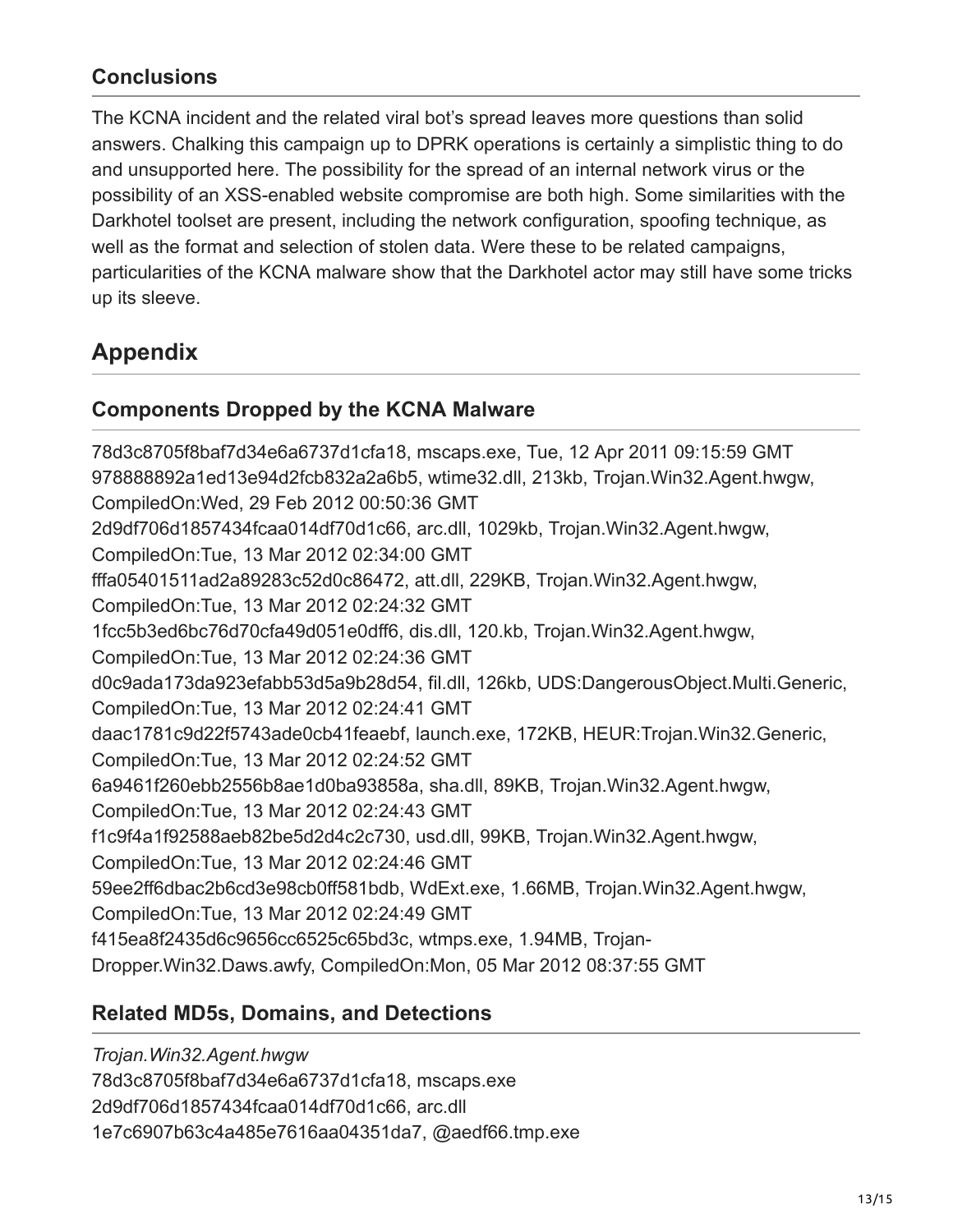1fcc5b3ed6bc76d70cfa49d051e0dff6, dis.dll 523b4b169dde3bcab81311cfdee68e92, wdext.exe 541989816355fd606838260f5b49d931, wdext.exe 5e34f85278bf3504fc1b9a59d2e7479b, wdext.exe 6a9461f260ebb2556b8ae1d0ba93858a, sha.dll 78ba5b642df336009812a0b52827e1de, wdexe.exe 7f15d9149736966f1df03fc60e87b8ac, wdext.exe 7f3a38093bd60da04d0fa5f50867d24f 82206de94db9fb9413e7b90c2923d674 a59d9476cfe51597129d5aec64a8e422, @ae465f.tmp.exe f1c9f4a1f92588aeb82be5d2d4c2c730, usd.dll fffa05401511ad2a89283c52d0c86472, att.dll d0c9ada173da923efabb53d5a9b28d54, fil.dll

*Trojan-Dropper.Win32.Daws.awfy* 2f7b96b196a1ebd7b4ab4a6e131aac58 8948f967b61fecf1017f620f51ab737d …and almost 800 other executables that were infected on network shares and attached drives

*c2 Domains* a.gwas.perl.sh,211.233.75.83 a-gwas-01.dyndns.org a-gwas-01.slyip.net

- [APT](https://securelist.com/tag/apt/)
- [Cyber espionage](https://securelist.com/tag/cyber-espionage/)
- [Malware](https://securelist.com/tag/malware/)
- [Social engineering](https://securelist.com/tag/social-engineering/)
- [Targeted attacks](https://securelist.com/tag/targeted-attacks/)
- [Website Hacks](https://securelist.com/tag/website-hacks/)

#### Authors

- **[Kurt Baumgartner](https://securelist.com/author/kurtb/)**
- **Expert [Juan Andrés Guerrero-Saade](https://securelist.com/author/juanguerrero/)**  $\bullet$

Who's Really Spreading through the Bright Star?